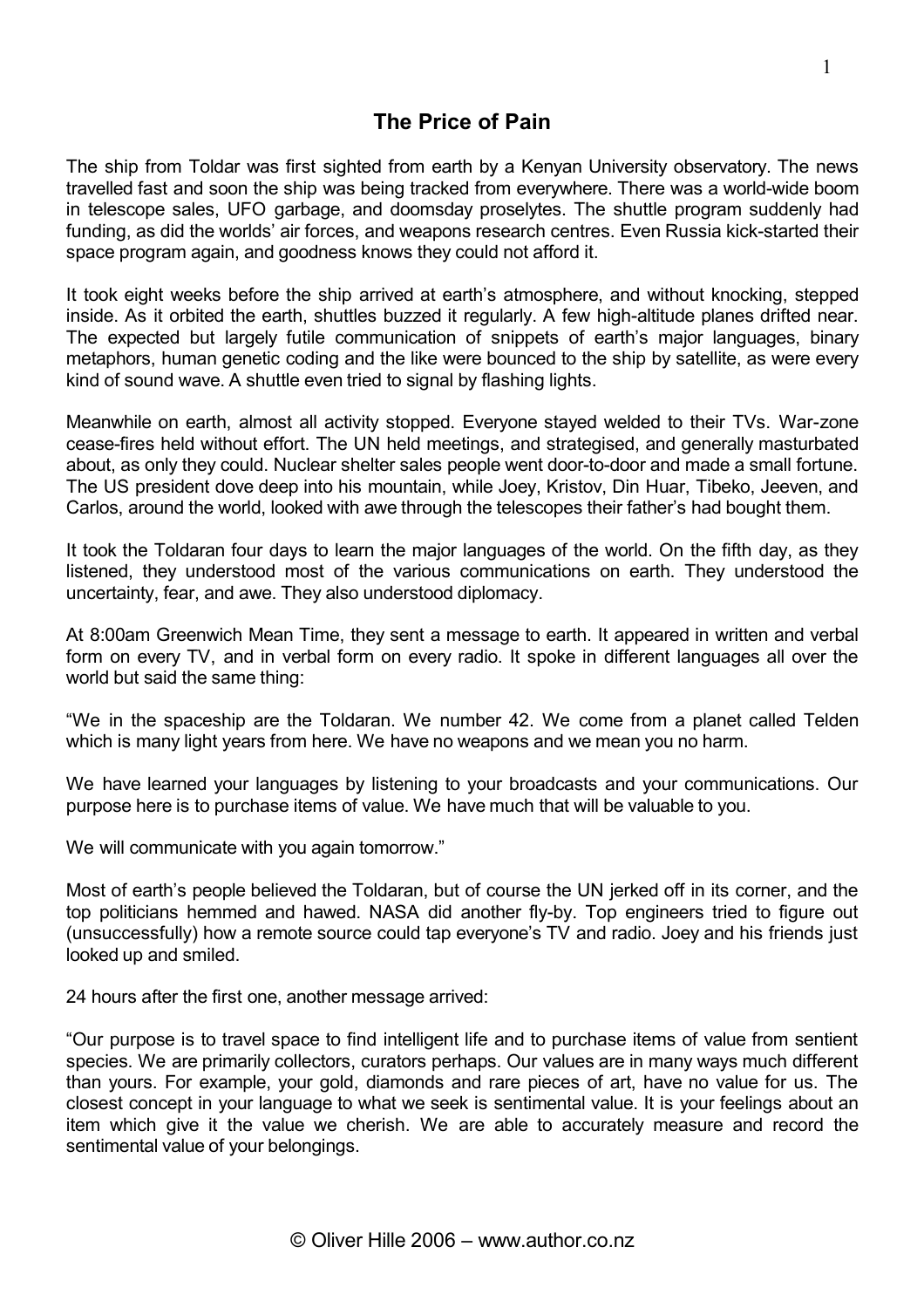We will talk to you again tomorrow."

After the first announcement the wealthy and scheming had rubbed their hands and were getting ready to negotiate. The second message left them confused and uncertain. The hustlers and pawnbrokers suddenly had nothing to hustle and broke. The rich and asset-backed had no leverage on the poor and asset-stripped. The UN seemed to be visiting the sperm-bank (or was it the Whitehouse).

The next day 8:00am GMT:

"Tomorrow at this time, in every village, town, and city, will appear one or more bright green towers depending on population density. The towers will be five metres wide and one kilometre high. At the base of each tower will be a blue archway. Enter the archway and tell us about the item you value. While you do this, we will scan and record your feelings, to gauge the item's value. The Toldar only purchase the most rare and valuable items."

There was a general uproar at this message. People world-wide were warned about going near the towers. The UN issued a statement to the Toldaran that such "invasion" would be deemed hostile. Top negotiators and diplomats stood by, should there be an appearance by the Toldar. Some countries assembled police and guards for the towers to prevent entry, and some did nothing. Most Western and all Middle-Eastern countries worked on ways to forbid entry to the towers.

The next day at 8:00am GMT precisely, millions of towers appeared all over the world, over 2,000 in New York City, and nearly 3,000 in Mexico City. While China and India from satellites looked like brushes with bright green bristles. At the same time the towers appeared, the Toldaran embarked on a marketing campaign. From experience they knew that the most valuable items would not be readily, or ever, sold. On TVs and radios all over the world they described the treasures they had as collateral: complete health for life, long life, personal thought-controlled sea and space vehicles, a deep green crystal that could cut diamonds like butter, any amount of gold and precious gems, personal energy sources, anti-gravity devices, instantaneous personal transporters, and so on. Everything made to measure.

Everyone came out to look, and those in rural areas travelled to see. After a few tentative moments people began to enter the blue arches.

Than Doi was the first inside the arch in her part of the city of Chiang Rai, North Thailand. The deep blue seemed to envelop her as she stood inside. She was prompted in her language to describe the item and its value to her. As she spoke, her emotions and feeling were recorded, and analysed. She described a silver box held in her family for generations, her dearest possession. When she finished, she was thanked in gracious terms. A piece of gold leaf appeared in the air in front of her, with a catalogue number on it. If her item was wanted, her number would appear on the tower after all the people had been heard.

The same thing happened millions of times around he world that day, and again the next day, and the next. Some people just went for the gold leaf and received nothing. The Western countries slowly relented to the pressure from their voters. Some of the less democratic countries restricted access, so the Toldar simply quadrupled the number of towers and moved them every few hours.

Six weeks later all the towers disappeared. Two days after that, 1,974 towers re-appeared, throughout the earth. Most had only one large black number showing against the green background,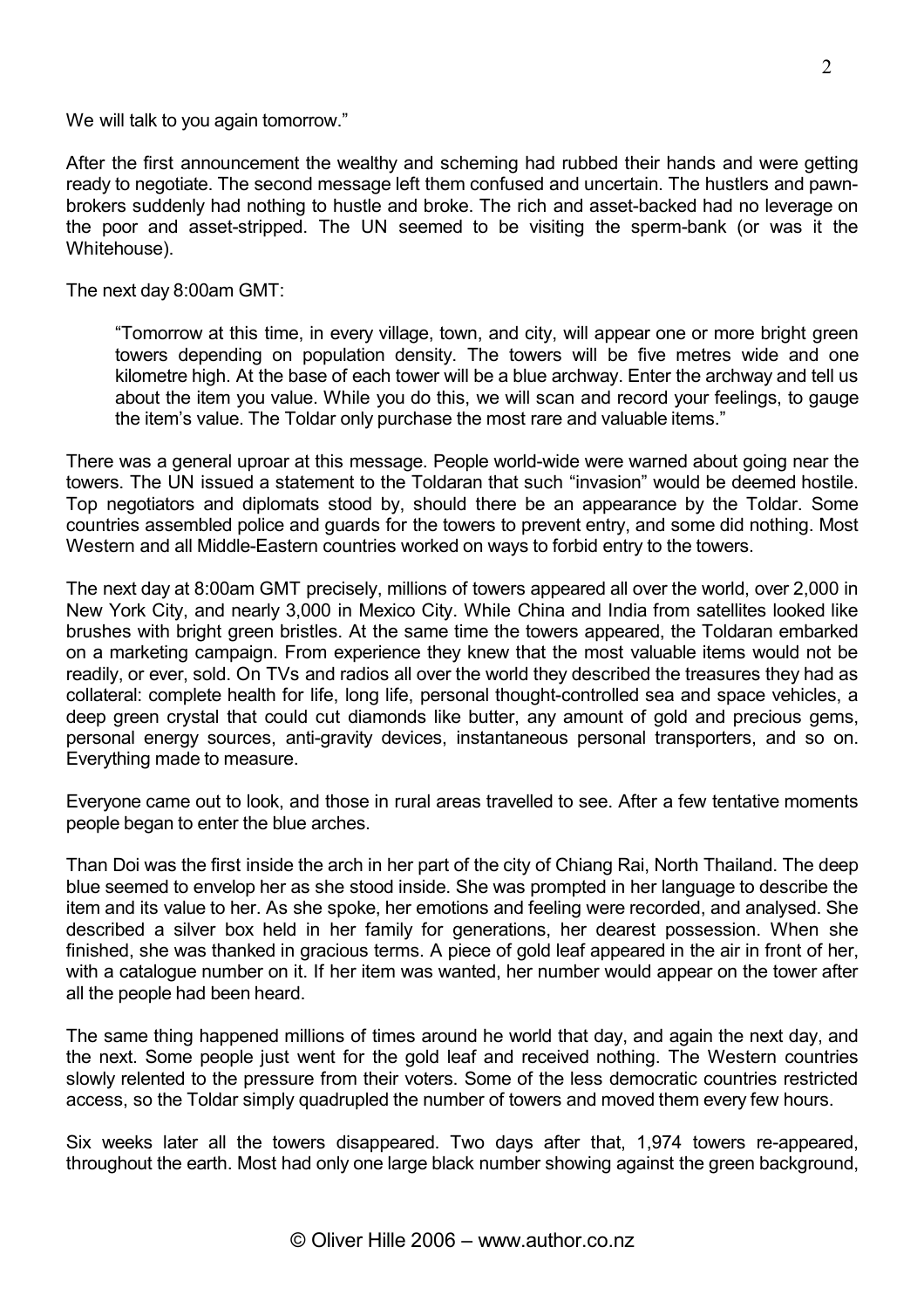a few had two numbers, and none had more. Under each number was printed a time and date. The Toldaran sent a message across the world.

"Thank you to everyone who shared their precious feelings with us. We have found 1,974 items which are of significant value to us, for us to purchase and take away. All 42 of the Toldaran will come and meet with each of the 1,974 at the pillar they entered. The time and date we will meet with each of the 1,974 is shown on each pillar. We have experienced deep joy from your sentiments, and we will take your many stories with us."

The date of the first meeting was set a week away. The place of the first meeting was Greytown, in the Wairarapa, New Zealand. The chosen few around the world were ready, except two who had changed their mind about giving up their possessions. Royals, politicians, armies, diplomats, anthropologists, and astronomers, did their special thing, whatever it was. There were huge preparations around the world to finally welcome the visitors.

A few days before the set dates, a force-field pushed outwards from each tower, a little over five metres in diameter. No-one and no-thing could get through.

At the appointed time, on the appointed day, the Wairarapa was full to overflowing with camera crews, spectators, heads of state, hawkers selling local wine, UN officials, specialists in a hundred "key" areas, and an international collection of well armed soldiers. Right on time, 42 tall, bright green figures appeared. They were each over three metres in height, and appeared to have no faces or limbs. They had a certain alive-ness about them which might have been their glistening skin, or the slight side to side movement each made. Only one looked different, and it had a metallic box strapped around its middle.

The local Mayor, and Prime Minister, the Queen of England, President of the United States, and the Secretary General of the United Nations stood up.

"Please sit down" said the Toldaran, its voice emanating from the box, "your words have no value to us. We are here to see Mrs Hardy."

A sharp intake of breath and animated chatter from everyone who heard punctuated the red faces of the officials as they slowly and uncomfortably sat down, unaccustomed to being ordered to do anything.

A few minutes after the noise died down, old Mrs Hardy stood up with the aid of her walking stick, and walked down the dais with a UN guard on each side. In one hand she held an old brown envelope. At the five metre mark the guards stopped sharply, while Mrs Hardy walked through. As she reached the Toldaran, they bent like plasticine and lay down in front of her as a mark of respect. When they rose again, the Toldaran speaking through the box said, "Thank you for your priceless article. We will cherish it, and billions will experience reverence and awe from it."

The Toldaran somehow produced a glass-like case from inside itself and Mrs Hardy placed the envelope in it. The envelope held the only photographs of, and letters from her two boys, who at 18 and 20 were killed in the Second World War. Thin tears of sorrow ran down Mrs Hardy's old lined cheeks, and the Toldaran felt her sadness, and cried in their own way.

Name your price Mrs Hardy", said the Toldaran.